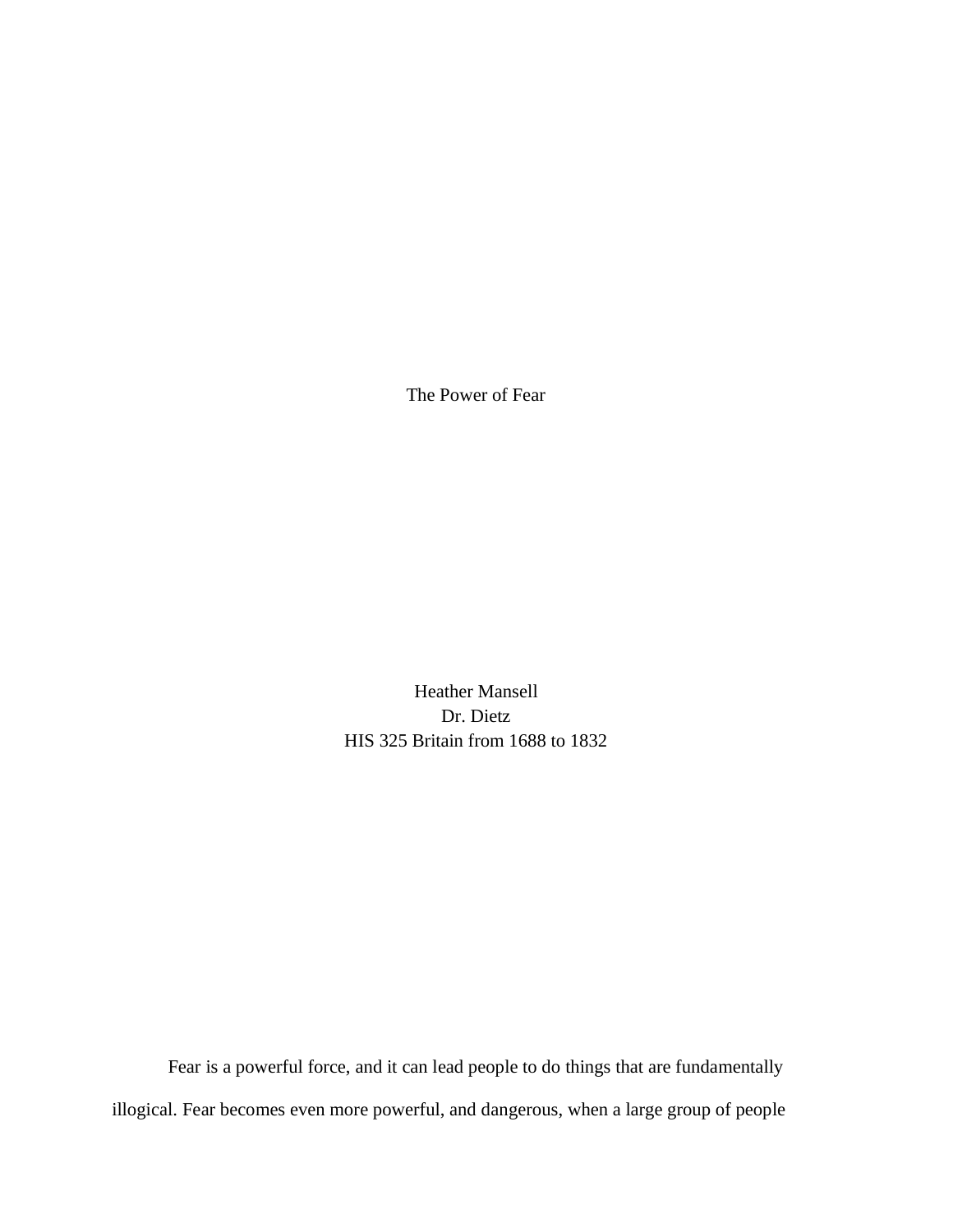possess the same fears. In the early 1720s, a group of criminals emerged in England, inflaming the fears of a public already on edge from a spike in violent crimes. The government's response to these criminals was the law "9 George 1 c.22," commonly known as the Black Act.<sup>1</sup> By passing this act, Parliament allowed multiple legal provisions that are violations of citizens' rights. The case of William "Vulcan" Gates is an example of one of the people who was put to death under a provision of this law that is logically unjust. The public fear in England during the post war years of 1713-1723 resulted in the passage of a law that violated the natural and legal rights of English citizens.

The consequences of the end of massive wars have been a consistent threat to human society. When wars end, young people who were fighting overseas are suddenly back home and jobless. Jobs go away because the wartime industries are closing. This leaves former soldiers without many options, and a substantial increase in crime is inevitable. In 1713, the Treaty of Utrecht was signed and ended the War of Spanish Succession. This presented big problems for English citizens, and public fear was rising. Once the soldiers arrived home, this fear proved to be well founded. Between 1713 and 1720, prosecutions for property crimes against men exceeded the levels of the 1690s, and a majority of them were capital offenses.<sup>2</sup> The crimes that were on the rise were not small thefts, but violent offenses. For several years after the war, people lived in fear for their families' safety. Public safety did not rebound quickly after the war ended. In 1722, there were over 40 indictments for robbery at the Old Bailey. This number had not exceeded 18 per year for 50 years between 1662-1712.<sup>3</sup> Almost a decade after the end of the

<sup>1</sup> E. P. Thompson *Whigs and hunters: the origin of the Black act* (London: Penguin Books Ltd, 1975), 21

<sup>2</sup> J. M. Beattie *Policing and Punishment in London from 1660-1750: Urban Crime and the Limits of Terror*  (New York: Oxford University Press, 2001), 370-71

<sup>3</sup> Beattie, 372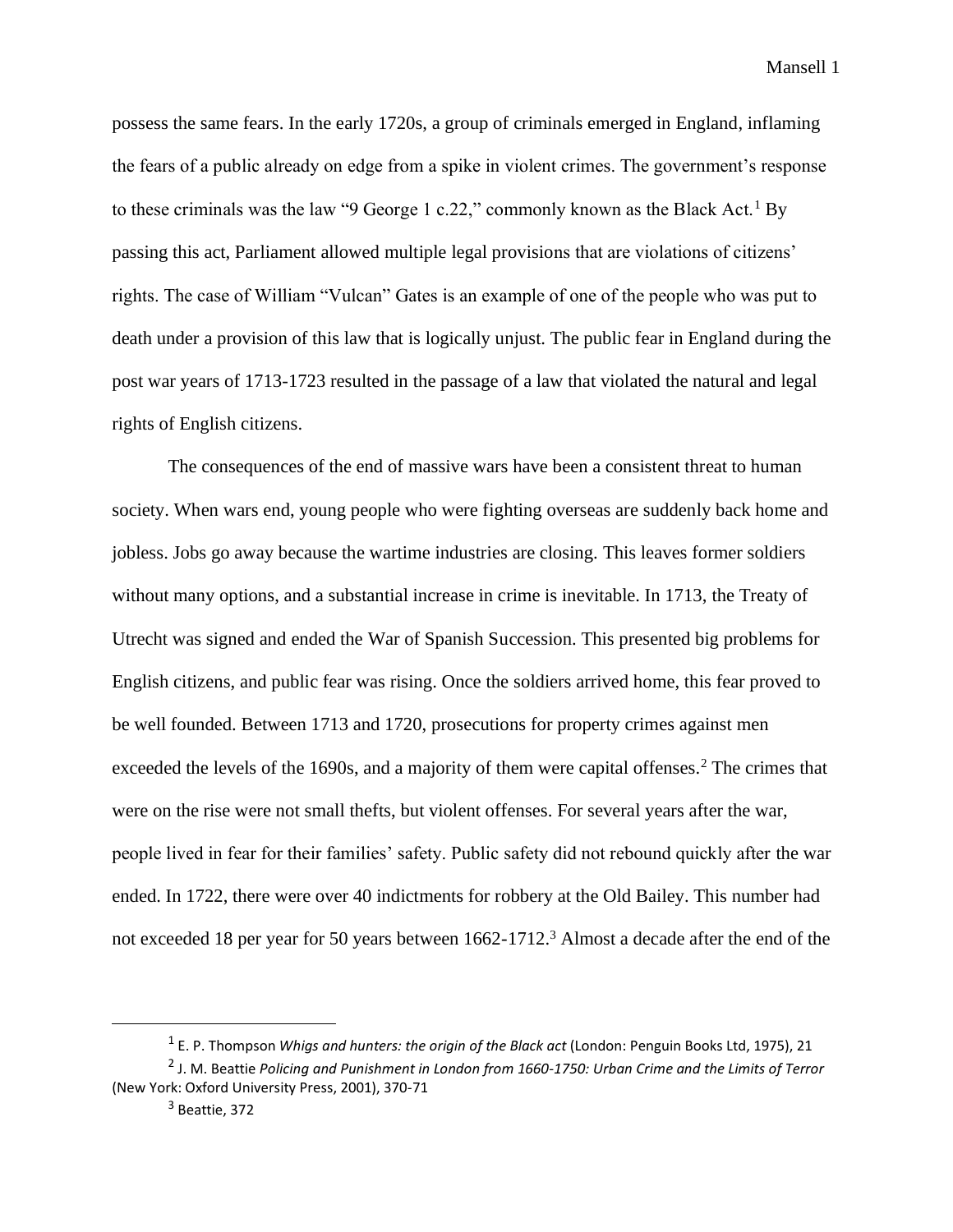war, violent crimes were still at the highest levels they had ever been, and people were still scared for their lives. This is reflected in public behavior as well. The Old Bailey published court records and the Ordinary's Accounts of executions, and the citizens of London were fascinated. J. M. Beattie writes that "The printed literature of crime expanded to such an extent that...it is...likely to have found an audience after 1714 because of the interest and concern generated by the sense that crime was at dangerous levels."<sup>4</sup> The people were scared for their safety, and the power of public pressure forced the state to take action. Not only local authorities, but the central government, began to take action to combat crime. Their way to do this was to consider more crimes "in the capital."<sup>5</sup>

Around 1720, a group of poachers emerged. They were called the "Blacks" because they took to blackening their faces in disguise while they hunted animals. They hunted mostly in the Windsor and Hampshire forests. The Blacks mainly poached on landed estates "against private gentry and noblemen."<sup>6</sup> The Windsor poachers appear to have been less organized than those in Hampshire, where there was an apparent gang with a leader by the name of "King John."<sup>7</sup> Regardless of their location, however, the real threat of the Blacks was against the very wealthy, even the royal family. Those who owned land in forests were most at risk of losing something from a violent offense by the poachers. This still contributed to a sense of public fear, even though everyday citizens were not necessarily at risk of being targeted by the Blacks. Those who governed the Windsor and Hampshire forests took great care to protect their land from poaching, and the Blacks were still able to pose a threat. E. P. Thompson writes that "There was certainly

<sup>4</sup> Beattie, 373

<sup>5</sup> Beattie, 375

<sup>&</sup>lt;sup>6</sup> Thompson, 83

<sup>&</sup>lt;sup>7</sup> Thompson, 142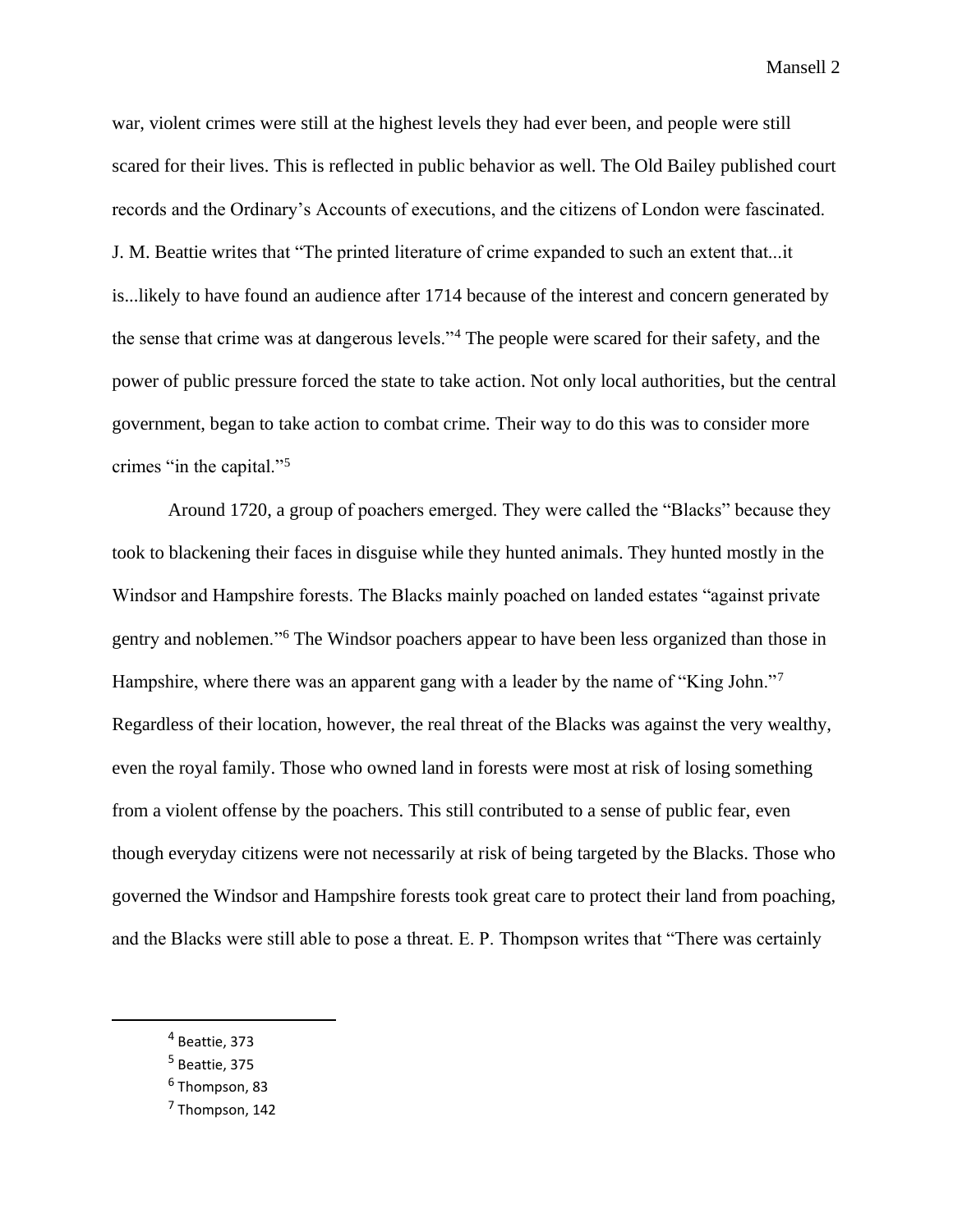no national 'emergency' relating to the Blacks in 1723."<sup>8</sup> This did not stop the government from passing a comprehensive anti-poaching law in that year, dubbed the "Black Act." Public fear of violent crime was as high as it ever had been, and the wealthy had begun to be targeted as well. The way that Parliament decided to fight back against this fear was to pass a sweeping law that would punish poachers in the harshest terms. The Black Act created over 50 new capital offenses in one fell swoop. It is difficult to assess how many people were sentenced to death under the Black Act because most offenders were often indicted and convicted as poachers, not as violators of the Black Act itself; however, the issue with the Black Act is in the composition and passage of the law itself.

The first clause of the law mentions all of the crimes that someone could be guilty of under the Black Act. It says that if someone is "lawfully convicted" of unlawful hunting, stealing, vandalism, or arson, they "shall be adjudged guilty of felony, and shall suffer death." The first crime that is mentioned, however, is not one of these four, but is simply appearing "in any forest...wherein any deer have been or shall be usually kept" with a weapon and a blackened face.<sup>9</sup> This law not only made hunting, theft, vandalism, and arson crimes punishable by death, but it violated citizens' freedoms. Under this law, it was a capital offense to blacken one's face, arm oneself, and appear in a forest where deer may be kept. When this law came to the House of Commons to be passed, there was very little opposition to it: "At no stage in its passage does there appear to have been debate or serious division; A House prepared to debate for hours a disputed election could find unanimity in creating at a blow some 50 new capital offenses."<sup>10</sup>

<sup>&</sup>lt;sup>8</sup> Thompson, 27

<sup>&</sup>lt;sup>9</sup> Thompson, 271

<sup>10</sup> Thompson, 21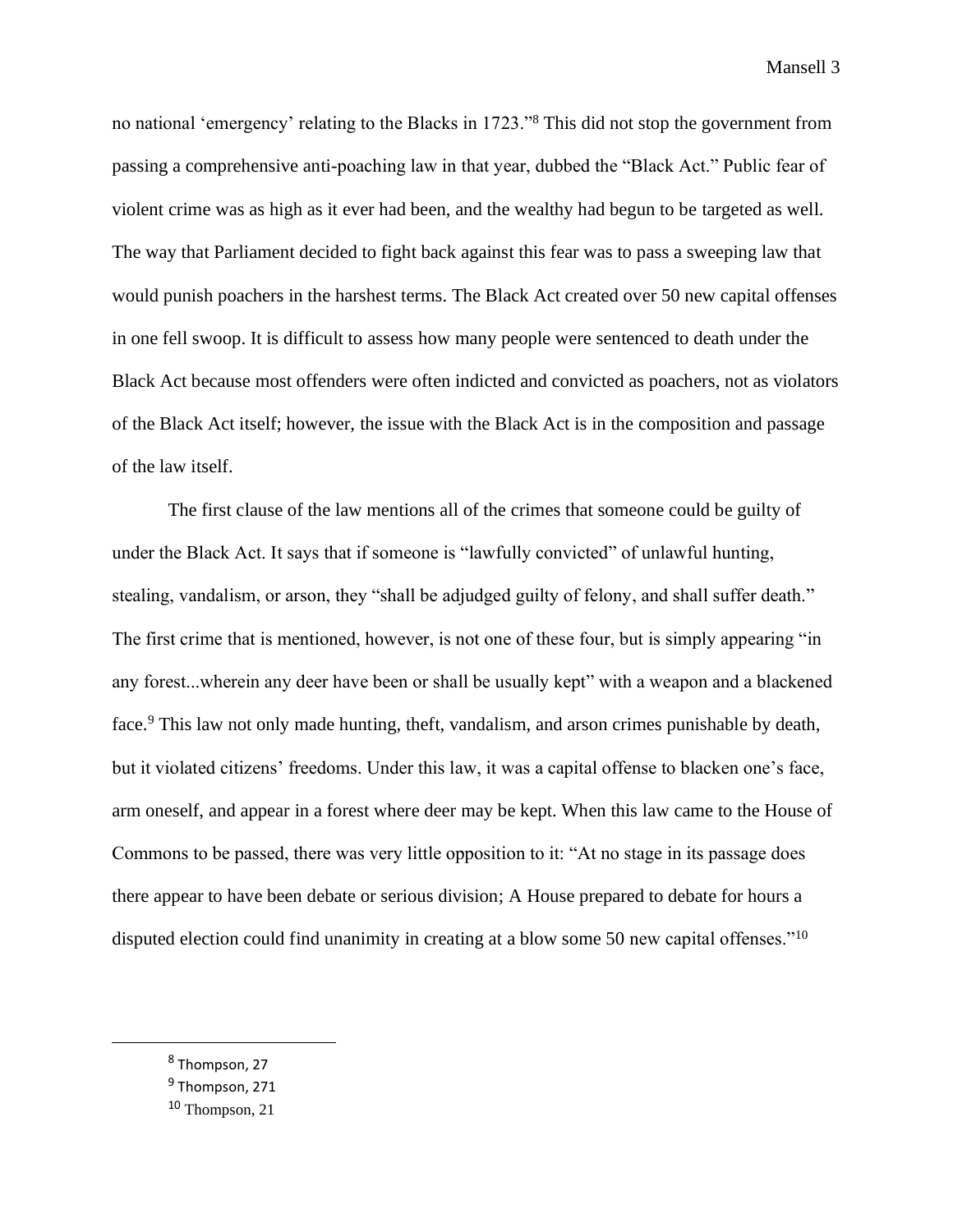Also under the Black Act, there was a provision that if an individual was guilty of acts

specified under the law and failed to surrender himself within 40 days of the passage of the law,

he would be considered guilty on all charges by the court and would be sentenced to death. One

of the men convicted and killed under this provision was named William Gates, but he went by

the alias "Vulcan" Gates. His conviction was based on the testimony of the two men who

captured him. The court record at the Old Bailey reads:

Henry Best, and Humphry Buckle depos'd, that the Prisoner was the very Man, against whom they made the Information, that was now read in Court, of his being one of the Men that enter'd Enfield Chace , kill'd two Deer, and shot at these Deponents, that they knew him very well, and that he went by the Name of Will Gates, but was usually call'd Vulcan.

Tho Archer thus depos'd, I have known the Prisoner ever since he came out of Newgate. One Day when I came to shave him, he told me he was a dead Man if he was taken, for his Name was in the News, and therefore he always carry'd Pistols about him, and intended to leave the Country, and then he shew'd me a News Paper, in which William Gates, alias Vulcan, was requir'd to surrender, and he said that he was the Man.<sup>11</sup>

The official court record from William Gates' case is only four paragraphs long. This excerpt is the extent of the evidence provided against him. Gates is allowed only a short time to justify his plea of innocence, and he uses it to explain that his name is William "Yates," not Gates. None of this is recorded as verbatim testimony, and Gates is allowed almost no opportunity to defend himself. William Gates is also mentioned in the Ordinary's Account from the same day which he appeared in court, March 14, 1726, meaning that he was brought to court, convicted, sentenced to death, and executed on the same day. While this speed was common in trials at the Old Bailey, the fundamental lack of justice under which William Gates was convicted and killed lies within the Black Act. The Black Act allows for a suspect to be convicted and killed without a trial, simply because said suspect failed to surrender themselves within 40 days. In the Ordinary's

<sup>11</sup> *Old Bailey Proceedings Online* (www.oldbaileyonline.org, version 8.0, 10 May 2021), March 1726, trial of William Gates , alias Vulcan (t17260302-37).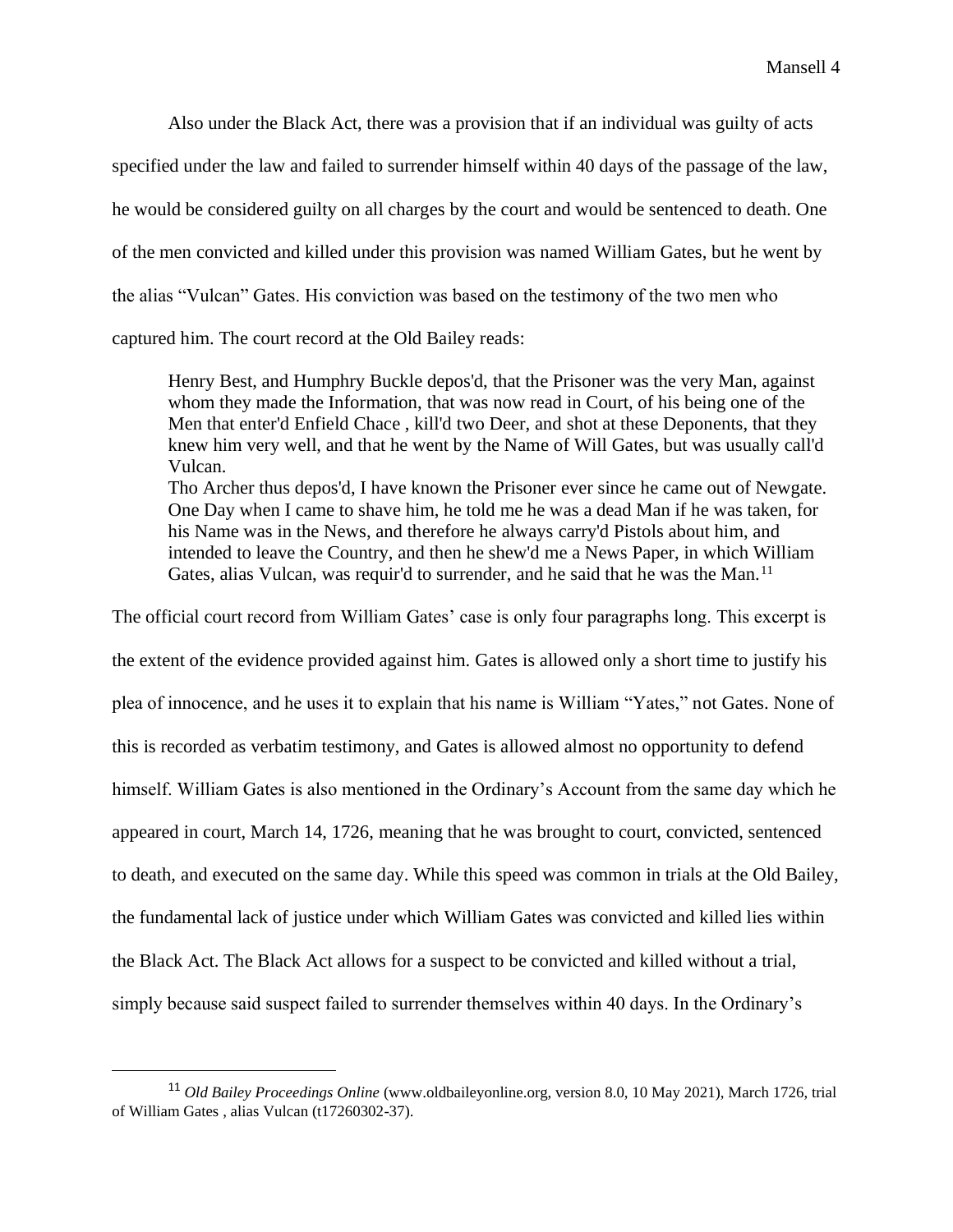Account from March 14, William Gates gave testimony that he was out of town when the Proclamation was read, and he was ignorant of the consequences he would face if he failed to surrender himself. However, his verbatim testimony is not recorded, and the Ordinary claims that he was "pretending" to be out of town.<sup>12</sup> There is every possibility that William Gates was lying and that he knew that he needed to surrender himself. There is also every possibility that he was telling the truth. Without a trial, no one can know with any certainty what the facts were. The judge took the word of the men who captured Gates as fact, but without a trial, there can be no certainty that they were telling the truth. The Black Act allowed for William Gates to be executed without a trial which is fundamentally unjust.

Sir Leon Radzinowicz examined the Black Act in detail in his book A History of English Criminal Law and its Administration from 1750. In his analysis, he writes that it is impossible to know for sure how many crimes were capitalized by the Black Act, but that in even the more conservative estimates, it was most likely more than 200.<sup>13</sup> Creating this many capital crimes in one law is an extraordinary act by Parliament Radzinowicz also concludes that "There is hardly a criminal act which did not come within the provisions of the Black Act."<sup>14</sup> By creating so many capital offenses at one time, Parliament made it easy for the justice system to function without justice. William Gates is just one example of a person who was put to death because of the extreme nature of the Black Act. He was captured, brought to court, sentenced to death, and executed without a trial all within one day. The unavoidable question that arises from this situation is why would this type of law be necessary? The power of public fear forced Parliament

<sup>12</sup> *Old Bailey Proceedings Online* (www.oldbaileyonline.org, version 8.0, 10 May 2021), *Ordinary of Newgate's Account*, March 1726 (OA17260314).

<sup>&</sup>lt;sup>13</sup> Leon Radzinowicz *A History of English Criminal and its Administration from 1750 (London: Stevens,* 1948), 76

<sup>14</sup> Radzinowicz 77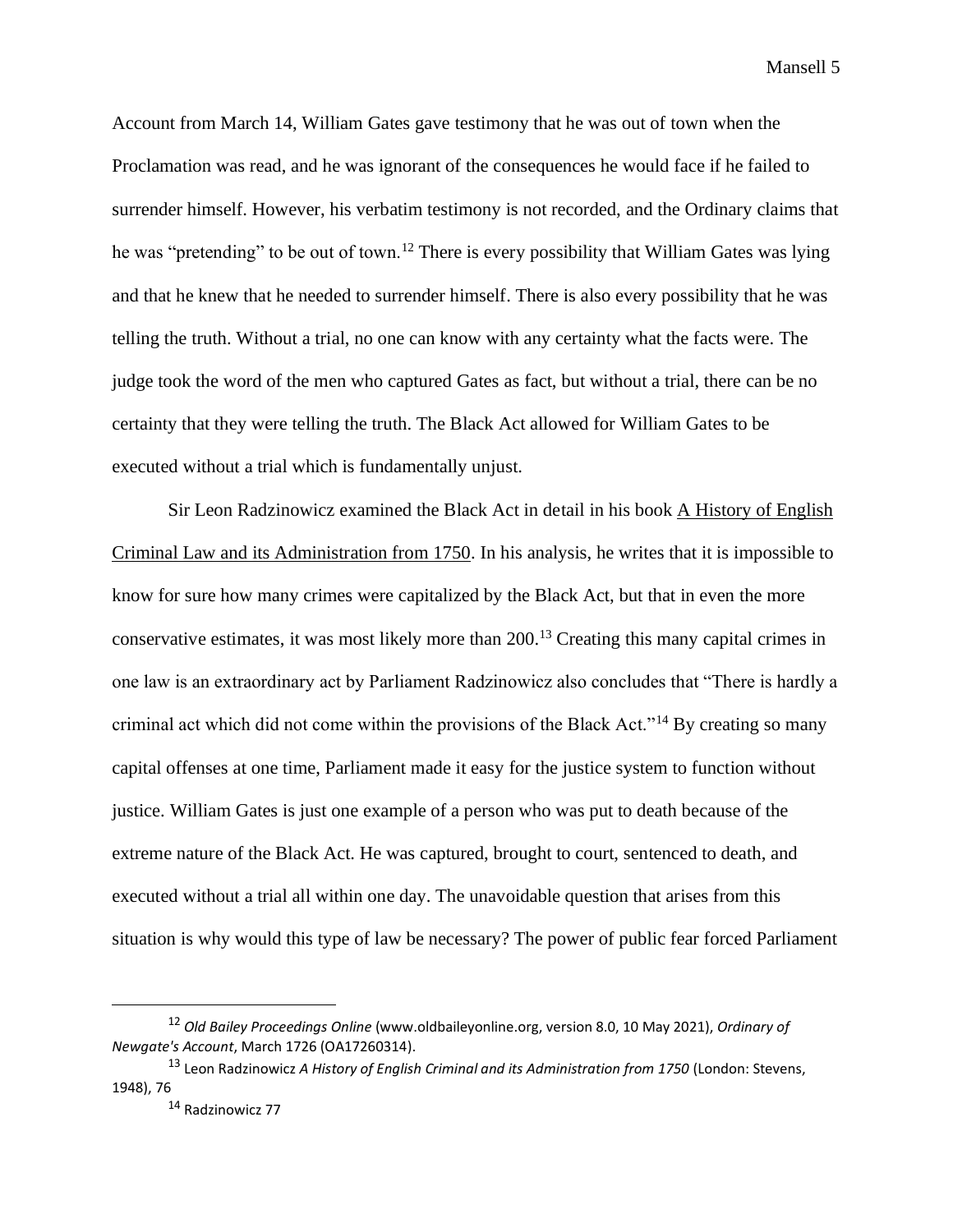to act excessively. Punishing even the slightest of crimes in the strongest possible terms was the state's reaction to rising crime rates and public concern about their safety.

William "Vulcan" Gates was a victim of the unjust provisions of the Black Act. His case is an example of the extremity of the law itself and the situations that arose from the power of the public's fear. The rising crime in the immediate post-war years of 1713-1723 made English citizens fear for their safety, and Parliament was forced to respond in the strongest of terms. The Black Act is a very specific piece of English law from this time period, but the case of William Gates reveals the level of public terror when the law was passed. Gates was executed without a trial on the word of the two men who captured him. The fact that the Black Act allows for this to happen is telling about why Parliament felt that this type of law was necessary. Public fear of crime in the early 1720s had been growing since 1713, and the Black Act is an example of the impact this fear had on Parliament.